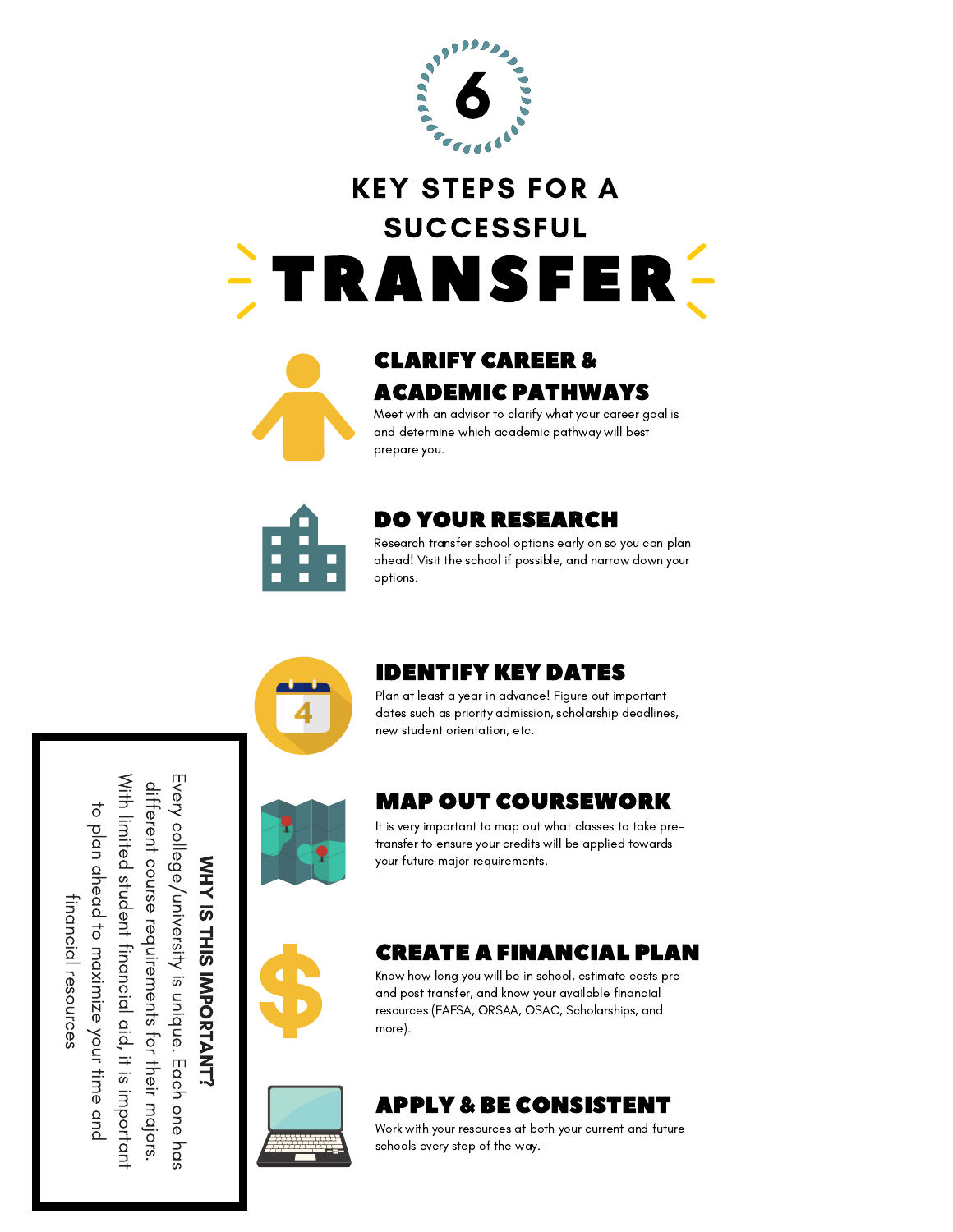# TRANSFER CHECKLIST

#### TRANSFERRING CAN BE A CHALLENGE BECAUSE ALL OF OUR SCHOOLS DO THINGS DIFFERENTLY. PLANNING IS SO IMPORTANT BECAUSE OF REASONS SUCH AS:

-There is a financial aid limit of what you can receive including limitation on Pell Grants and subsidized loans

-Overall costs of education increase greatly the longer you are in school

-Degree requirements are different at every school

-Financial resources, admission dates, deadlines and requirements are different at every school

Visit (insert hecc transfer website when live that guides to more information as to transfer challenges) for more information

#### 1.) CLARIFY YOUR CAREER AND ACADEMIC PATHWAYS

- Visit with a Career Counselor for career exploration
- Decide upon a major and program pathway that best suites your career goal.
- Do informational interviews with workers in your desired field
- Work with an advisor to take classes that introduce you to your possible profession

#### 2.) DO YOUR RESEARCH

- Reflect on what you want in a transfer school (think content of courses, location, size, ways to get involved, culture, and more.)
- Work with an advisor or narrow down possible schools
- Do research on the website on the school: does it have your major?
- Visit the school(s) of your choice, participate in a campus tour, and meet with your desired major's academic department
- Check with your transfer school's Admission Office to make sure it has accreditation.

#### 3.) IDENTIFY KEY DATES AND MAP OUT COURSEWORK

- Track admission requirements, priority deadlines, financial aid and scholarship process and deadlines
- Review the application and assemble all necessary materials needed to complete the application
- Determine on and off-campus housing options if relocating
- Make sure you know the entry level requirements for your specific major:
	- -Use the transfer school's most up to date course catalog to know what classes are required for your major
	- -Use your resources to determine what those credits are called at your current school since every school is different
	- -Work to take courses that will not only transfer, but what will count towards your major specific requirements at your next institution

**.** -Continue to meet with your Academic Advisors to be sure you are on track

#### 4.) CREATE A FINANCIAL PLAN

- If applying for financial aid, submit your FAFSA and/or ORSAA in October every year for maximum consideration of needbased funds
- Most universities offer a greater amount of scholarships and financial aid to students applying for a fall term and have priority deadlines November-March
- Visit school's website and find what scholarships they offer
- Check with your transfer school's major department to learn about other scholarship opportunities.

#### 5.) APPLY & BE CONSISTENT

- Submit admission and scholarship application(s) prior to deadlines
- Send a final copy of your official transcript(s) to you transfer school  $\bullet$
- Formally accept your offer of admission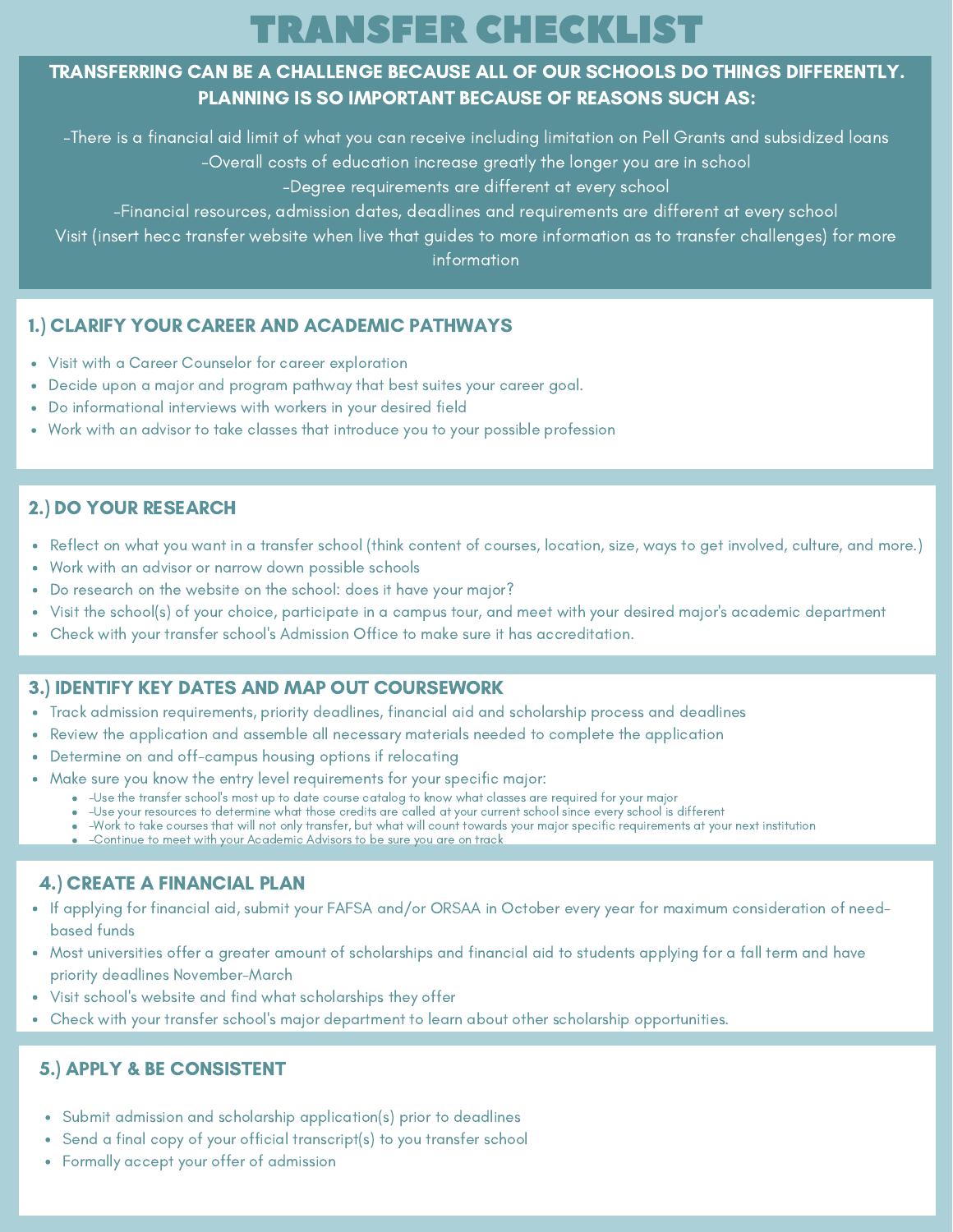# CLARIFY CAREER AND ACADEMIC PATHWAYS

First, clarify your end career goal or professional field because each career will have a unique academic pathway. Then, determine which educational pathway is best suited for the end goal. Some careers require an associates and others a bachelor's. this is important information to know early on to maximize your time and financial resources

## DO YOUR RESEARCH

- -Connect with career services to explore different career paths
- -Utilize different internet resources
	- -glassdoor.com/index.htm
	- -onetonline.org
	- -bls.gov/ooh
	- -isu.edu/career/majors/default.html
	- and many more (career services can be a great FREE resource!)

# ASSESS YOUR INTERESTS AND STRENGTHS

-Try to be realistic (consider different aspects of the jobs you ill be doing, job schedule, physical demands, salary, lifestyle commitment, values, etc.)

- -Join a student or community organization that is relevant to possible career paths
- -Look for a job or internship relevant to careers you are interested in
- -Conduct informational interviews with individuals who are doing jobs you are interested in
- -Attend any relevant career fairs and/or career focused workshops
- -Work with an advisor to take classes that introduce you to your possible profession
- -Enroll in a career exploration course towards the beginning of your college career
- -Determine the length of study your career requires (an Associate, Bachelor, Master and/or Doctorate)
- -What can you do with your career? Match the career to an occupation or job.

Important Note: Do your research thoroughly! Start early! The more research you do, the more prepared you will be in making informed decisions about appropriate course work to be major ready and maximize your financial resources!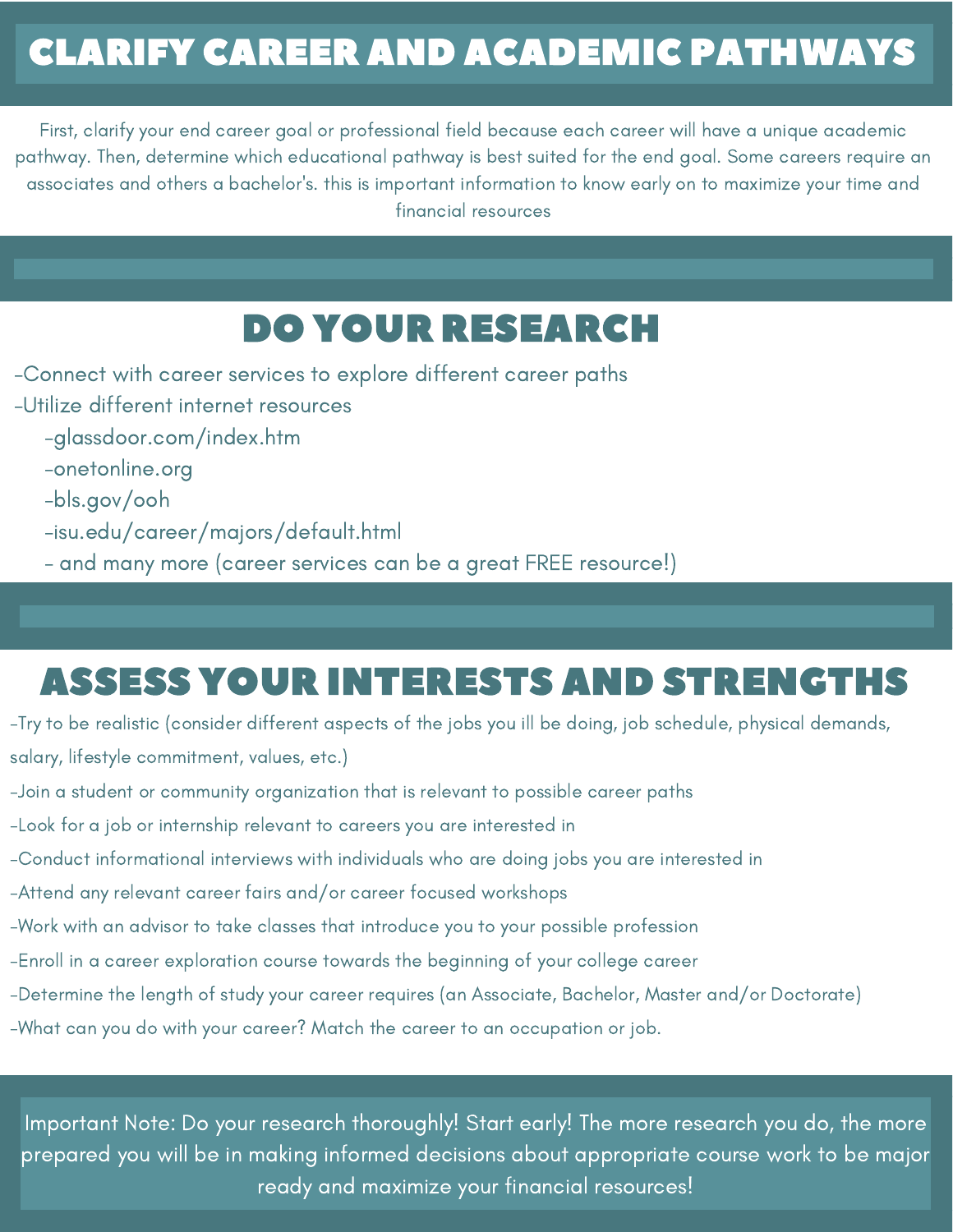# DO YOUR RESEARCH



Northwest Association of Accredited schools.



#### VISIT THE COLLEGES AND UNIVERSITY WEBSITES AND DO YOUR RESEARCH

- -Make sure the school offers your major of interest
- -Consider the size of the institution and average class size
- -Consider the location of the institution
- -Determine the tuition cost and other fees
- -What is the job placement rate for the program of your interest?

#### IMPORTANT RESOURCES ARE AVAILABLE TO YOU

 $\chi$ 

- -Tutoring services
- 
- -Career services are available
- -Social, cultural, and/or recreational activities

### VISIT CAMPUS (if possible)

- -Contact admissions at each school you are considering and schedule a campus visit
- -Ideally also connect with the department for your intended major
- -Attend new student orientation
- -Is there housing inclusive to transfer students? Family housing?



#### OTHER IMPORTANT CONSIDERATIONS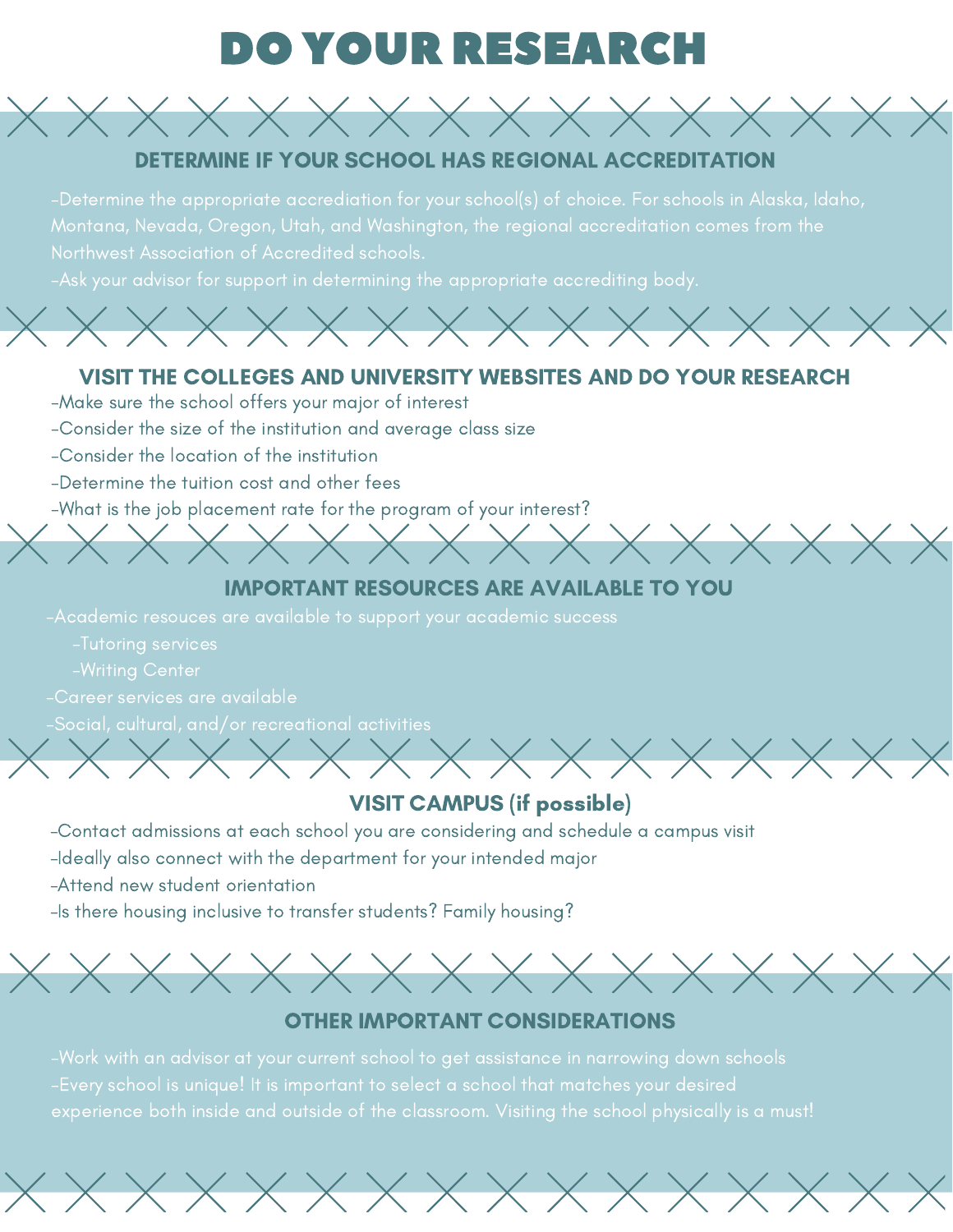# IDENTIFY KEY DATES

Staying on top of important transfer dates allows you to plan ahead and make sure you are following an academic plan that will work for your needs. It also allows you to not be caught off guard by deadlines and helps you to ensure you are being considered for the maximum amount of financial aid and/or scholarships.

### Start conversing with your potential transfer institutions sooner rather than later.

## PROGRAM OF INTEREST

- Ask how competitive is the program of interest
- Does your program have limit capacity? If so, then consider other alternative programs and what coursework is required.
- See how to determine right coursework for additional tips
- Determine when will be the best time to transfer for the major of your choice

### INTENDED MAJOR

- Does your intended major have prerequisites?
- Does your intended major have sequential courses that are only available during specified terms?
- Does your intended major have an application process? If so, what does it look like? When do you apply?Add a little bit of body text

Make sure to ask admissions if they have a priority deadline and/or scholarship deadline/FAFSA deadline/ORSA (this may be well head of what you think. Often times it is during winter term, if not beforehand.)

### **TRANSCRIPTS**

- Don't forget to send official transcripts from all higher education institutions attended. (This is true even if you failed all your courses and/or withdrew from all your courses, even just for one term.)
- Is there a process for transcript evaluations? If so, what is it?

### OTHER IMPORTANT QUESTIONS TO ASK

-Are there any institution specific programs, internships, job opportunities etc. that you can apply for prior to starting your coursework at your transfer institutions? -Do you need to attend an orientation? -If so, when do I sign up and when are the orientations?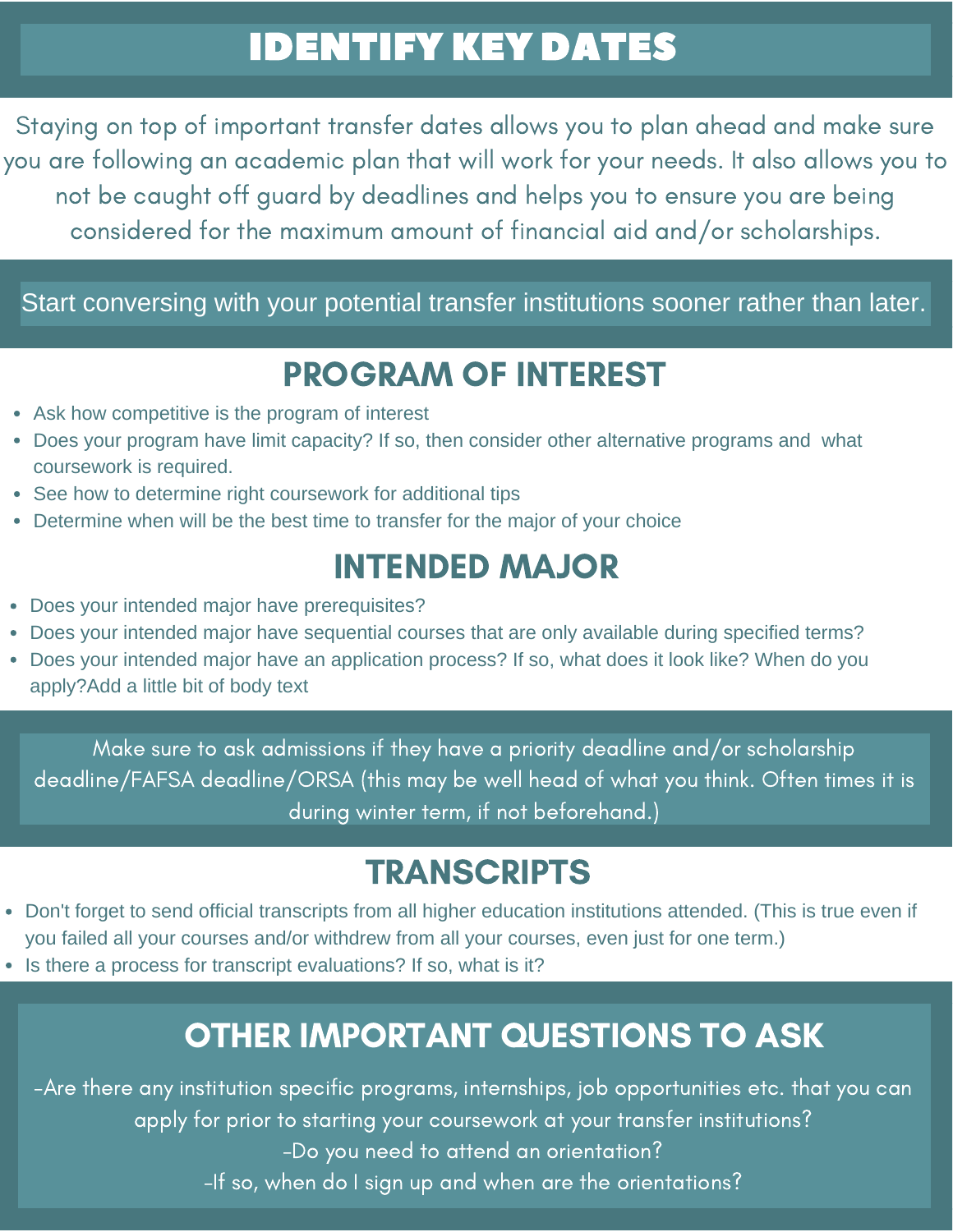### **IAP OUT COURSEWORK**

 $\times$  X X X X X X X X X X X X X X X X

#### IDENTIFY IF THE UNIVERSITY OR COLLEGE HAS A TRANSFER ADVISOR



### DETERMINE IF YOUR MAJOR OF INTEREST HAS REQUIRED PREREQUISITE COURSES TO BE ELIGIBLE FOR A PROGRAM SPECIFIC COURSEWORK

-You need to contact the college or university to direct you to the best point of contact -Make sure to visit the college of universities website. Some colleges have equivalency charts to determine the most appropriate courses.



-What does it look like?



#### FINANCIAL DEADLINES

-Ask admissions if they have a priority deadline and/or scholarship deadline/FAFSA deadline/ORSAA, it is best to complete the FAFSA and/or ORSAA in October when they become available! -This may be well ahead of what you may think. Often times it is during the winter term, if not beforehand.



#### HELPFUL TIPS

 $\times$   $\times$   $\times$   $\times$   $\times$   $\times$   $\times$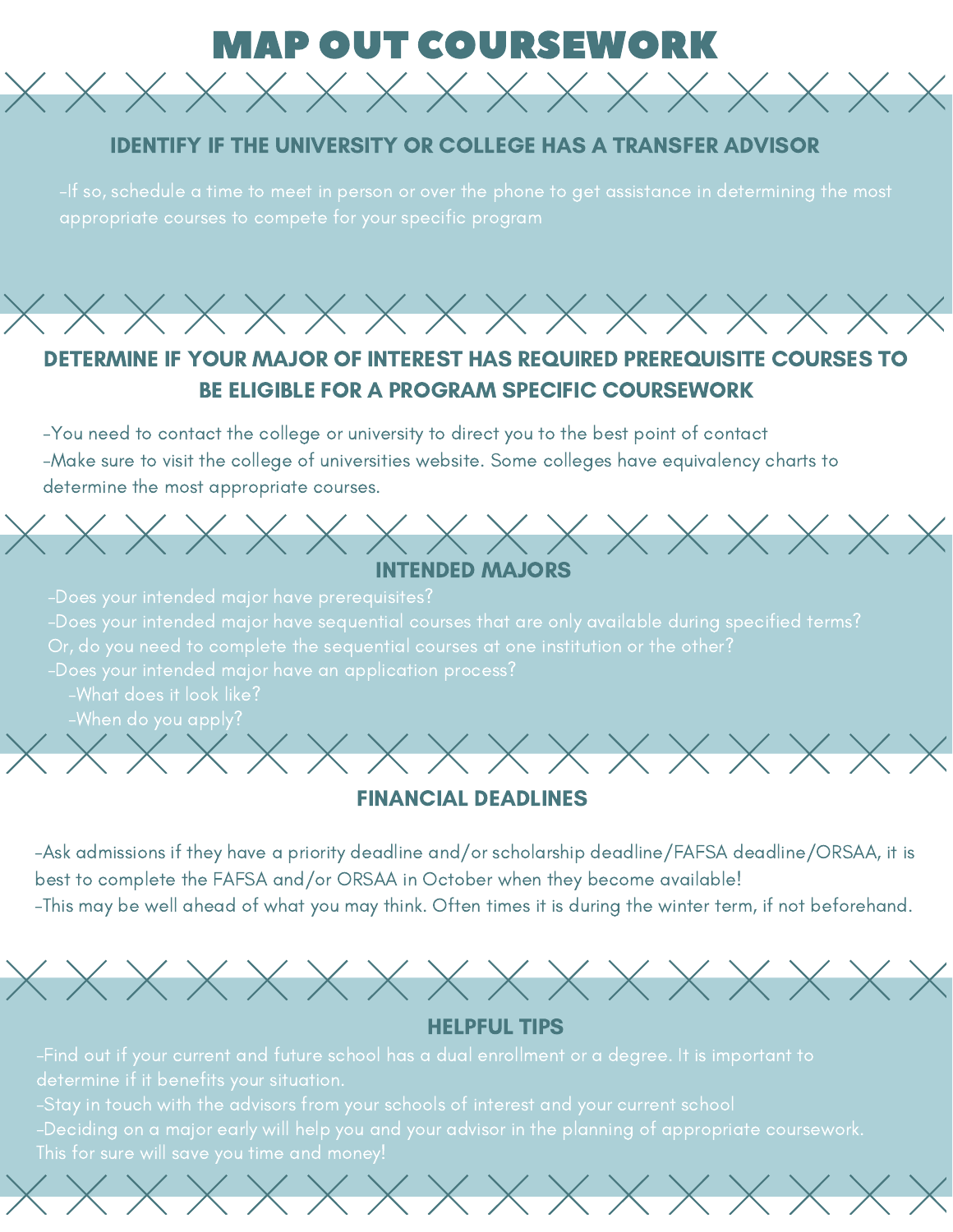# CREATE A FINANCIAL PLAN

### WHY IS THIS IMPORTANT?

Every college/university is different with different degree requirements. There is limited financial aid available to you so it is important to make a plan and seek out other resources.

Apply for financial aid via FAFSA or ORSAA and if applicable, use VA benefits

.<br>(You must apply for these every year. Applications open in October and are on a first come first serve system.)

### **SCHOLARSHIPS**

- Institutional: Every school is different, however a common practice at the universities is to have more scholarship opportunities for students who are starting fall term. Deadlines for these scholarships usually take place in winter term, before the start of the term.
- Also, check with admissions and individual academic departments to learn about scholarship opportunities. Plan ahead!
- **State:** OSAC Scholarships make up over 450 scholarships for Oregon residents, including tuition equity students. They are available annually November 1-March 1.
- Oregon Career Information System is a way to get connected to lots of resources, including scholarships.
- **Private:** There are many resources available to you on the internet.
- -National: Fastweb.com, Google, and more!
- -Scholarships for Oregon Natives: oregonstudentaid.gov
- -Undocumented students: kelawachischolarschipfoundation.com

Remember there are application fees, tuition deposits, and a cost associated with obtaining official transcripts

### IMPORTANT QUESTIONS TO ASK

- What are tuition and fees? When is it due? How does billing work with financial aid?
- Can you apply for an application waiver? Do you know what that process looks like?
- If awarded work-study how does one apply for work-study positions on campus?
- What are my other financial resources?

### THERE ARE COSTS OF LIVING TO CONSIDER SO BUDGET AND PLAN

-Find best housing plan for you (consider on-campus vs. off-campus) -Links to cost of living/budgeting calculator -Determine if part-time status is an option SAVE SAVE SAVE!